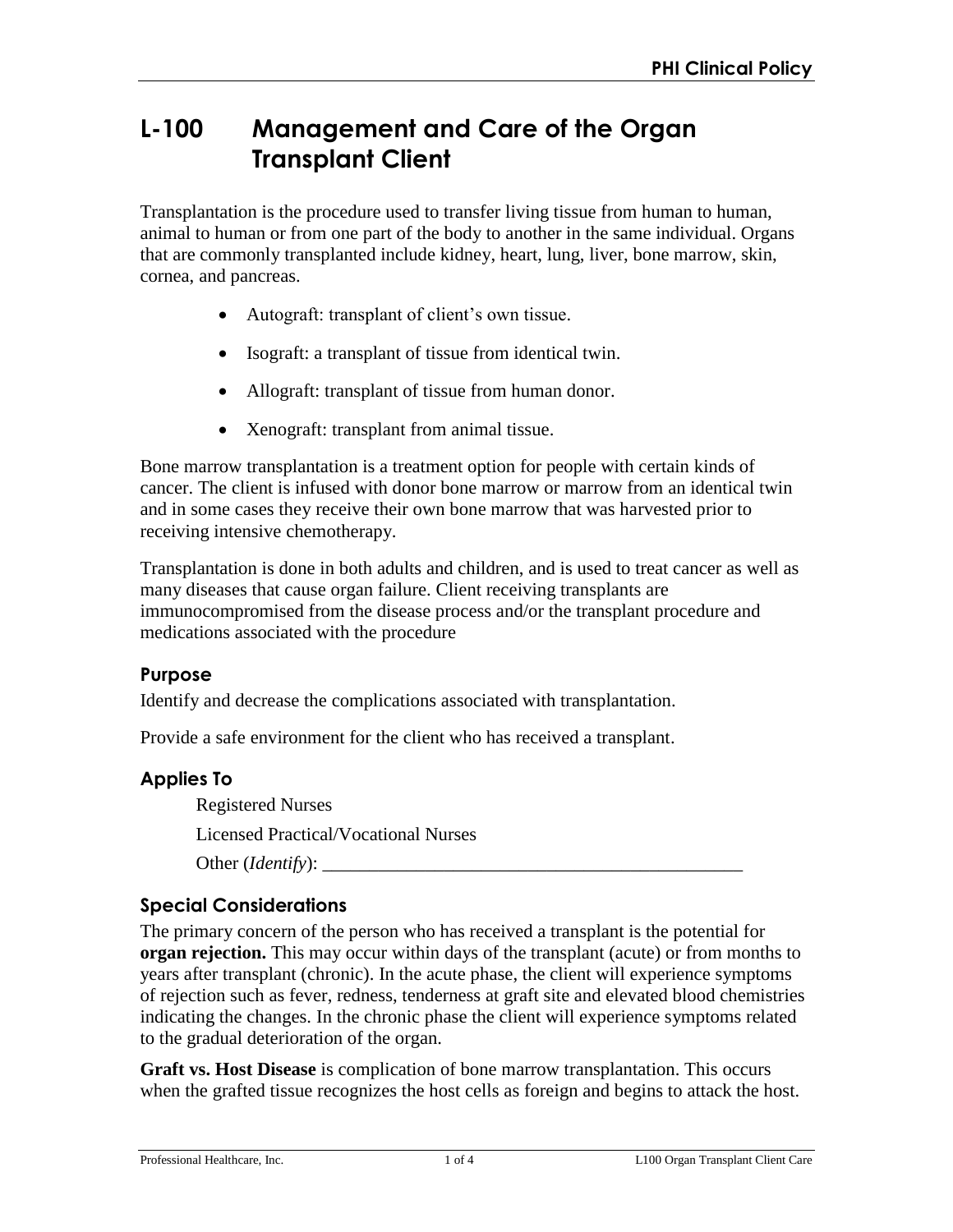Because the host cells are immunocompromised, they cannot destroy the graft cells. This usually occurs within the first 100 days after transplant and usually affects the skin and gastrointestinal tract with symptoms of abdominal pain, nausea, diarrhea, and a generalized rash that leads to sloughing of the skin.

The transplant client being cared for in the home after transplant will be receiving immunosuppressive medications and will be susceptible to infection. The immunosuppression is not needed if the client has received their own tissue or that of a perfect match (identical twin).

## **Equipment/Supplies**

Gloves and protective equipment as needed to prevent client exposure.

## **Care and Management guidelines**

Instruct family and caregivers on universal precautions and good hand washing. Do not send caregivers to home if they have respiratory infections or other communicable disease.

Observe for signs and symptoms of infection.

- Clients who are immunosuppressed will not demonstrate the same signs and symptoms. They may not have an elevated temperature and may not have localized signs of infection if their white blood counts have not returned to normal.
- Common sites for infections include respiratory, urinary tract, mouth and skin.

Be alert to changes in appetite, pain, neuro and mental status, fluid status, blood pressure and pulse.

Monitor medications carefully as many of the immunosuppressive drugs may interact with other medications the client is taking.

Observe for signs and symptoms of rejection:

- Flu-like symptoms.
- Tenderness over graft site.
- Weight gain.
- Edema.
- Fever.

Severity of symptoms is usually indicative of the progression of rejection. Rejection is reversible and treatable if caught in time. Treatments include increasing doses of immunosuppressants and/or combinations of immunosuppressive therapy. This will make the individual more susceptible to infection, cardiovascular complications, and impaired wound healing and late effects such as osteoporosis, malignancies and cataracts.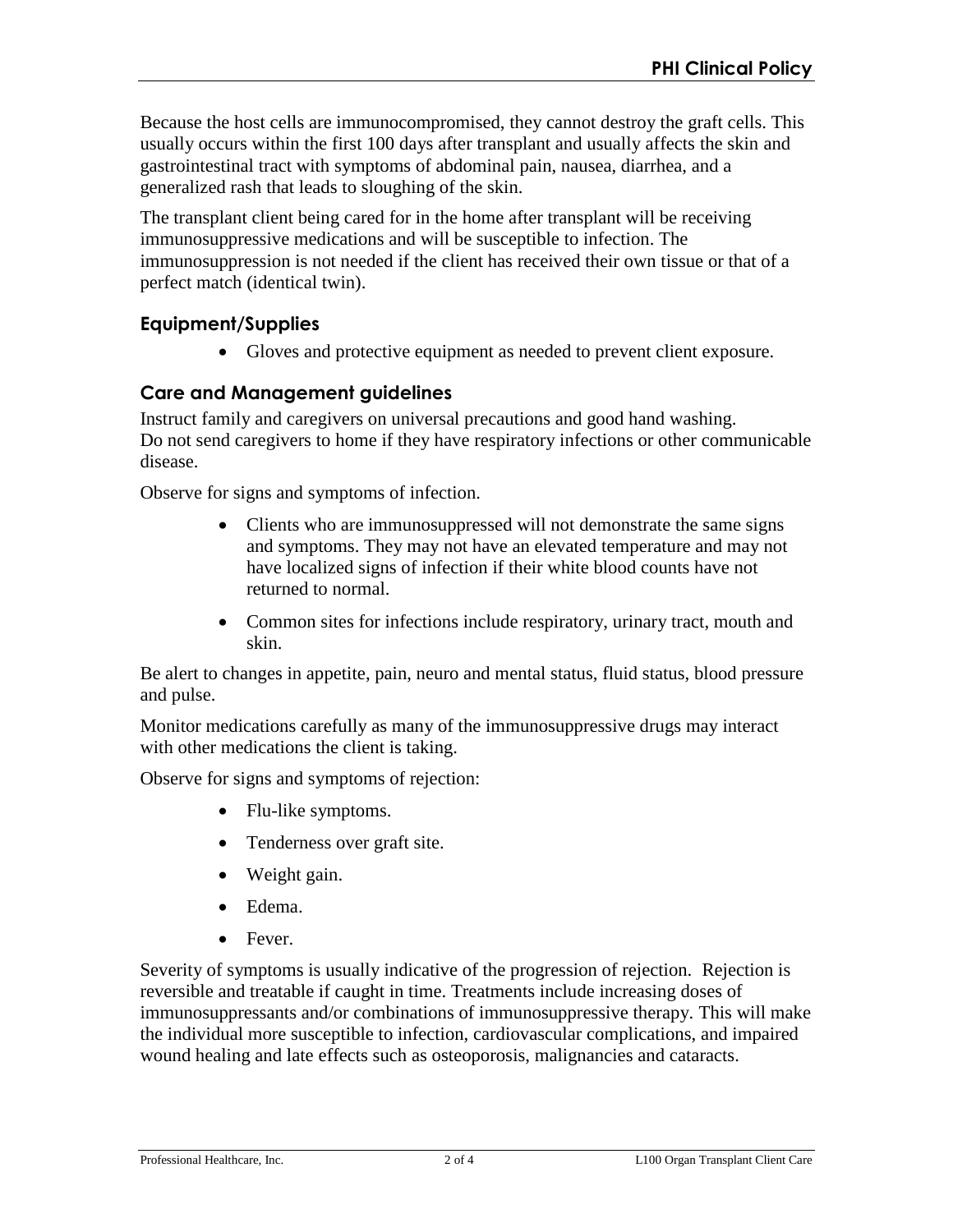| Kidney         | Fever, decrease in urine output, elevated blood<br>pressure, weight gain, edema, tenderness at<br>graft site                                                                                                       | Contact physician, check BUN<br>and creatinine levels, x-rays to<br>determine progression                   |  |
|----------------|--------------------------------------------------------------------------------------------------------------------------------------------------------------------------------------------------------------------|-------------------------------------------------------------------------------------------------------------|--|
| Liver          | Fever, flu-like symptoms, itching, jaundice, back<br>and abdominal pain                                                                                                                                            | Will need liver function<br>testing, possible biopsy                                                        |  |
| Heart          | Fever, weakness, malaise, symptoms of heart<br>failure. Low blood pressure, peripheral edema,<br>heart murmur or irregular beat                                                                                    | Contact physician for<br>evaluation, notify physician of<br>any changes each time client is<br>seen at home |  |
| Lung           | Fever, malaise, cough, dyspena                                                                                                                                                                                     | Check for changes in<br>oxygenation, obtain culture of<br>sputum, assess vital signs                        |  |
| Pancreas       | Fever, elevated blood glucose level, tenderness<br>over graft site                                                                                                                                                 | Check for signs of elevated<br>blood glucose                                                                |  |
| Bone<br>Marrow | Fever, nausea, vomiting, changes in blood counts<br>related to reason for transplant. In leukemia and<br>aplastic anemia, marrow stops working and low<br>blood counts, bleeding and infection are.<br>indicators. | Check blood counts.                                                                                         |  |

## **Side Effects of Immunosuppressive Therapy**

These will vary and are very much dose related. Adverse effects may include:

| Cyclosporine             | Tremors, hair growth, hypertension, gum<br>hyperplasia, and toxicity to the liver.                                                                                                       |
|--------------------------|------------------------------------------------------------------------------------------------------------------------------------------------------------------------------------------|
| Prednisone               | Edema, weight gain, increased appetite,<br>gastrointestinal upset, hypertension, weakness,<br>osteoporosis, cataracts, impaired wound healing,<br>elevated blood sugars and mood swings. |
| Prograf (Tacrolimus)     | Tremors, headache, diarrhea, hypertension, renal<br>DYSFUNCTION, and elevated potassium.                                                                                                 |
| Azathioprine (Imuran)    | leukopenia, thrombocytopenia, infection, liver<br>toxicity, nausea and vomiting.                                                                                                         |
| Mycophenolate (Cellcept) | diarrhea, leukopenia, nausea, vomiting, low<br>potassium levels and hypertension.                                                                                                        |
| Sirolimus (Rapamune)     | Elevated lipid levels, leukopenia and<br>Thromocytopenia                                                                                                                                 |

### **Special Documentation Considerations**

Clients and family members have had extensive preparation pre-transplant and post transplant. They are usually very familiar with the medications they take and the signs and symptoms of which to be aware. Documentation should address all signs and